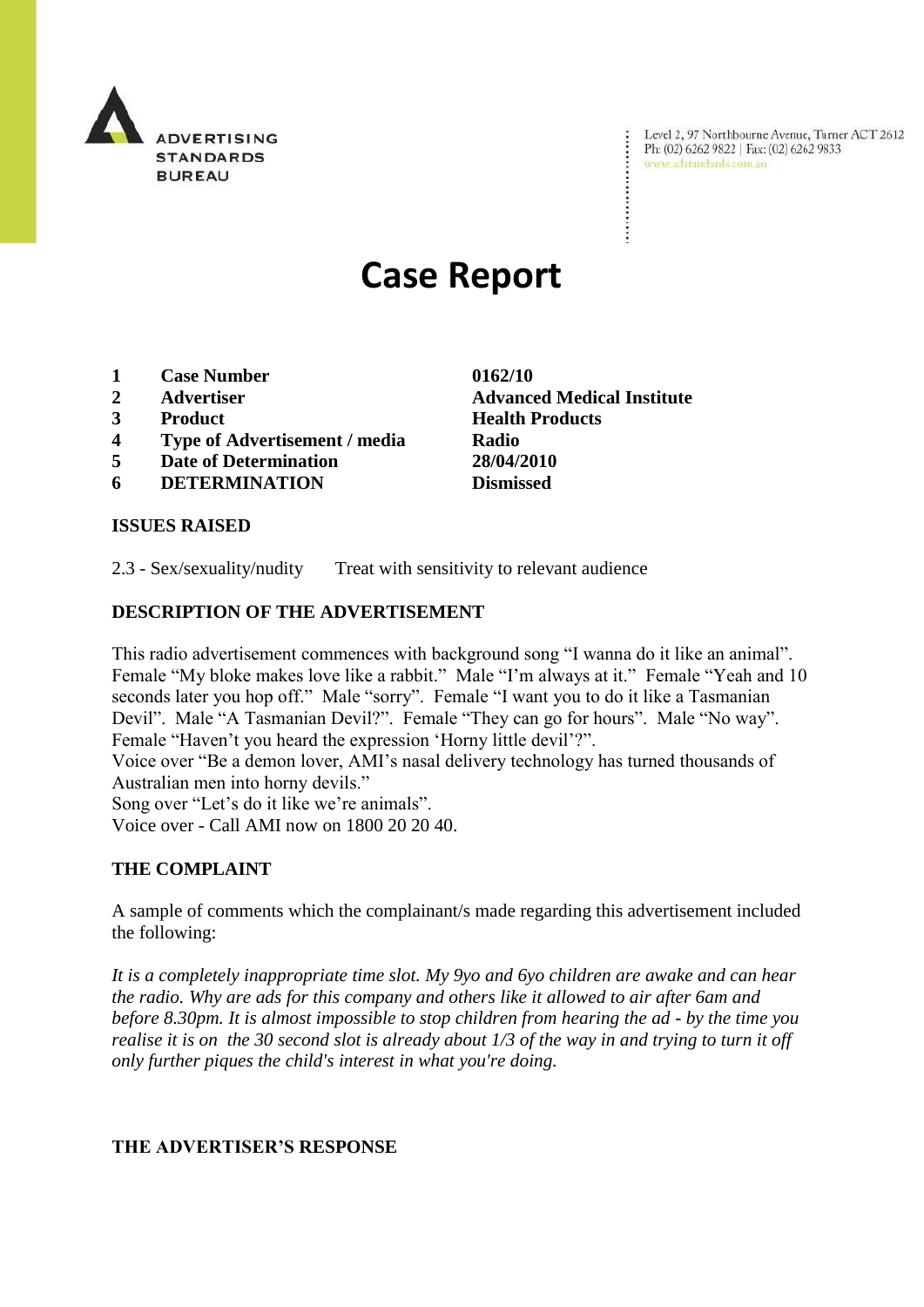Comments which the advertiser made in response to the complainant/s regarding this advertisement include the following:

*The advertisement does not use discriminatory or negative language of any kind. It does not seek to be critical of persons in any way and simply invites people to call AMI if they have a problem. It also contains positive messages indicating that people who have this problem might improve their situation if they seek treatment. We accordingly submit that the advertisement does not infringe section 2.1 of the code in anyway.*

*The advertisement does not contain any statements which are factually inaccurate or which involves any dangerous activities. We accordingly submit that the advertisement does not infringe section 2.6 of the code in any way.*

*Section 2.3 of the code requires advertisements to treat sex, nudity and sexuality with sensitivity to the relevant audience and the relevant programme time zone.* 

*Section 2.5 of the code requires that advertisements not contain strong or obscene language and that the advertisement use language which is appropriate in the circumstances. The advertisement does not contain strong or obscene language. To the extent that section 2.5 of the code is considered to have a broader application than coarse or obscene language the submissions relating to section 2.3 also apply to section 2.5.*

*AMI is a high profile and well known radio advertiser. It has been one of the largest radio advertisers in Australia for the last 4-5 years with the Company frequently being rated as a top 5 radio advertiser in each capital city during many of the weekly ratings conducted during this time. AMI's extensive profile of using radio advertising to promote its treatment options is well known in the community and the likelihood that an AMI advertisement would be heard if a consumer listened to a particular radio station would not be any surprise to members of the public given AMI's longstanding and well established public profile of advertising on particular commercial radio stations.*

*AMI's advertising is confined to certain radio stations with those radio stations being selected on the basis of their demographic audience and the level of enquiry generated by advertising on the relevant station. In this respect we note that AMI owns more than 100 toll free telephone numbers and uses different telephone numbers for each station. AMI also uses call counting software licensed to it by one of Australia's leading telecommunications companies. This system and technology enables AMI to track whether its advertising is effective and has been aimed at the correct target audience.*

*In terms of the advertising on particular stations, each of the radio stations used by AMI have restrictions regarding the nature of the advertisements which may be run on those stations as well as time restrictions as to when those advertisements may be run. Those restrictions have been developed by the program director and are in addition to restrictions applicable under the code. For example, NOVA and AUSTEREO do not permit the use of phrases like "premature ejaculation", "bonking" and so on during breakfast (6am to 9am) and kids pick up time (2:30pm to 4pm). At these times AMI's advertising is confined by these stations to the use of softer terms such as "making love" and so on. These restrictions have been developed by the relevant program directors as a result of complaints received by them in relation to AMI advertisements and based on the program directors assessment of the nature of advertising which they believe is appropriate having regard to their station, the program time zone and the target audience for that station and program timezone.*

*Whilst AMI acknowledges that some members of the community do not like AMI's advertisements, we believe that the advertisements comply with the code by treating sex and sexuality sensitively having regard to the relevant audience and the relevant programme time*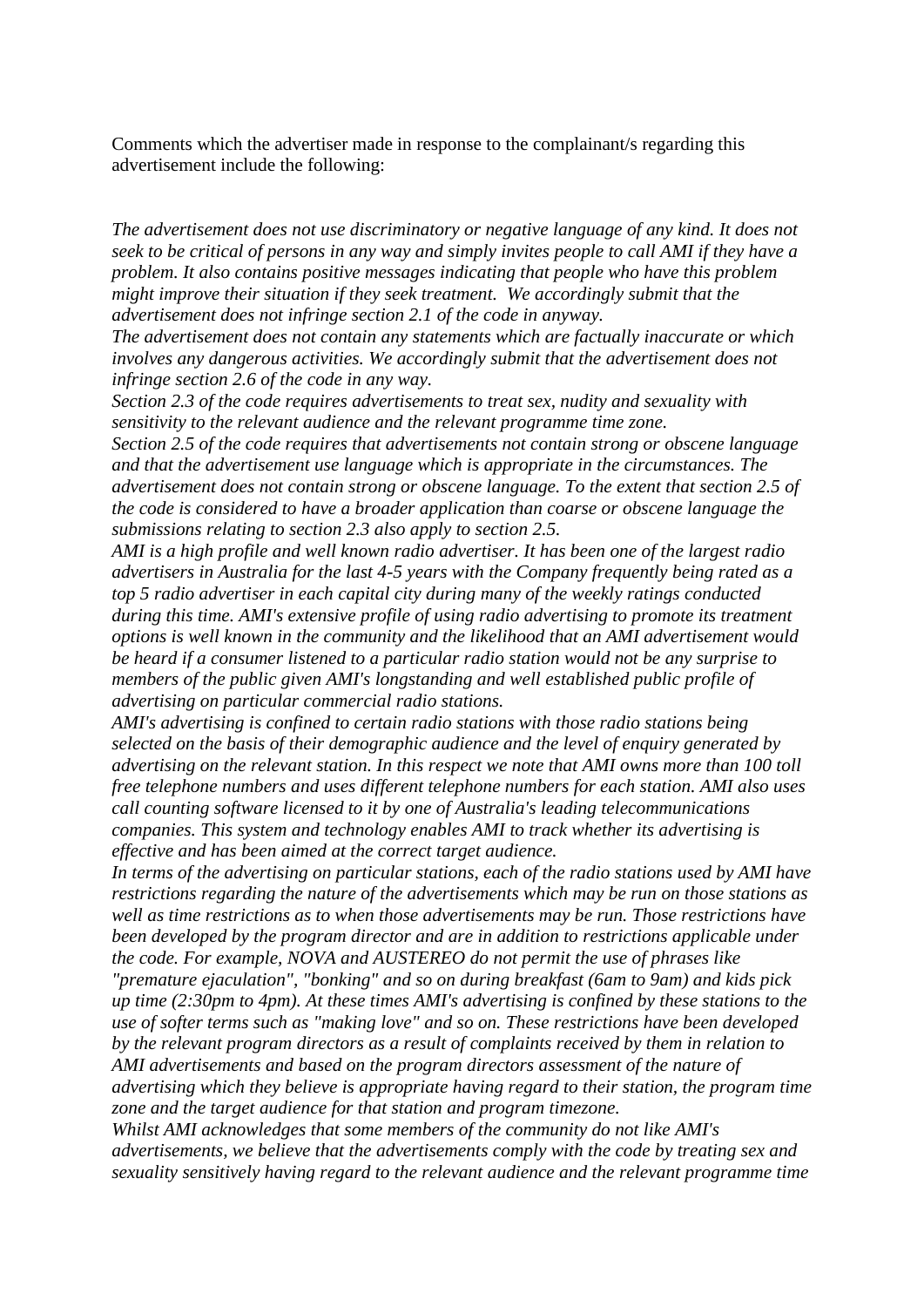*zone. As set out above, more confronting advertisements are restricted by relevant stations to time zones when children are less likely to be in the car with softer advertisements being run in those times.*

*As you are aware, AMI has previously commissioned an independent market research report from Galaxy Research on these types of issues, a copy of which has previously been provided to you. Galaxy Research is an independent Australian marketing research and strategy planning consultancy. Galaxy Research's credentials are widely recognised and it is the polling organisation of choice for The Daily Telegraph, The Sunday Telegraph, Herald Sun and The Courier Mail. Galaxy Research are also the most frequently quoted source of PR survey information in Australia and Galaxy Research has earned an enviable reputation as the most accurate polling company in Australia, stemming largely from their election polls. The scope and methodology used by Galaxy Research in undertaking the report was determined independently by Galaxy Research. As you will see from Galaxy Research's report:*

*• 84% of Australian adults do not find the word "sex" offensive in the context of advertising products which treat sexual health problems;*

*• 68% of Australians do not find the phrase "want longer lasting sex" offensive in the context of advertising products which treat sexual health problems.* 

*This phrase has become synonymous with AMI and respondents to the survey would have been well aware of this connection in responding to the survey; and 51 % of Australians believe the phrase "want longer lasting sex" should be permitted on billboard advertisements for products which treat sexual health problems. Billboards are considered to be the most invasive form of advertising as billboards are unable to be switched off and the report provides clear evidence that significantly more than 50% of Australian adults have no problems with AMI's TV or radio advertising.*

*This particular advertisement uses the phases "making love", "do it like an animal", "demon lover" and "horny little devil". It does not use the phrase "want longer lasting sex" or the term "sex" at any time. AMI believes that the phrases used in the advertisement are less confronting than other phrases used by AMI in other advertisements which have been found by the board to be in compliance with the code. The advertisements are also similar in nature to the advertisements which were considered by the board in 94/06 and found to be in compliance with the code.*

*AMI also notes that recent program content on 2MMM during the relevant timeslot have included serious adult themes including interviews with Ralph magazine models and visits to Underbelly secret spots featured in the first Underbelly series. Each of these shows is currently featured on 2MMM's website relating to this timeslot.*

*In the circumstances we submit that the advertisement treats sex and sexuality appropriately having regard to the relevant timeslot. However, in the event a significant portion of the community disagrees with AMI's assessment that the phrases are not offensive then it is likely that such difference of opinion will result in a large number of complaints being made to the relevant radio stations with the stations then contacting AMI and asking it to change its advertising. We note that this has not occurred.*

*The choice of radio stations by members of the public is voluntary and the prevalence of AMI's advertising on certain stations is well known. If particular members of the public do not want to listen to AMI advertisements then they have the option of selecting alternate stations.*

*For each of the reasons set out above we submit that the advertisement does not breach section 2.3 or section 2.5 of the Code.*